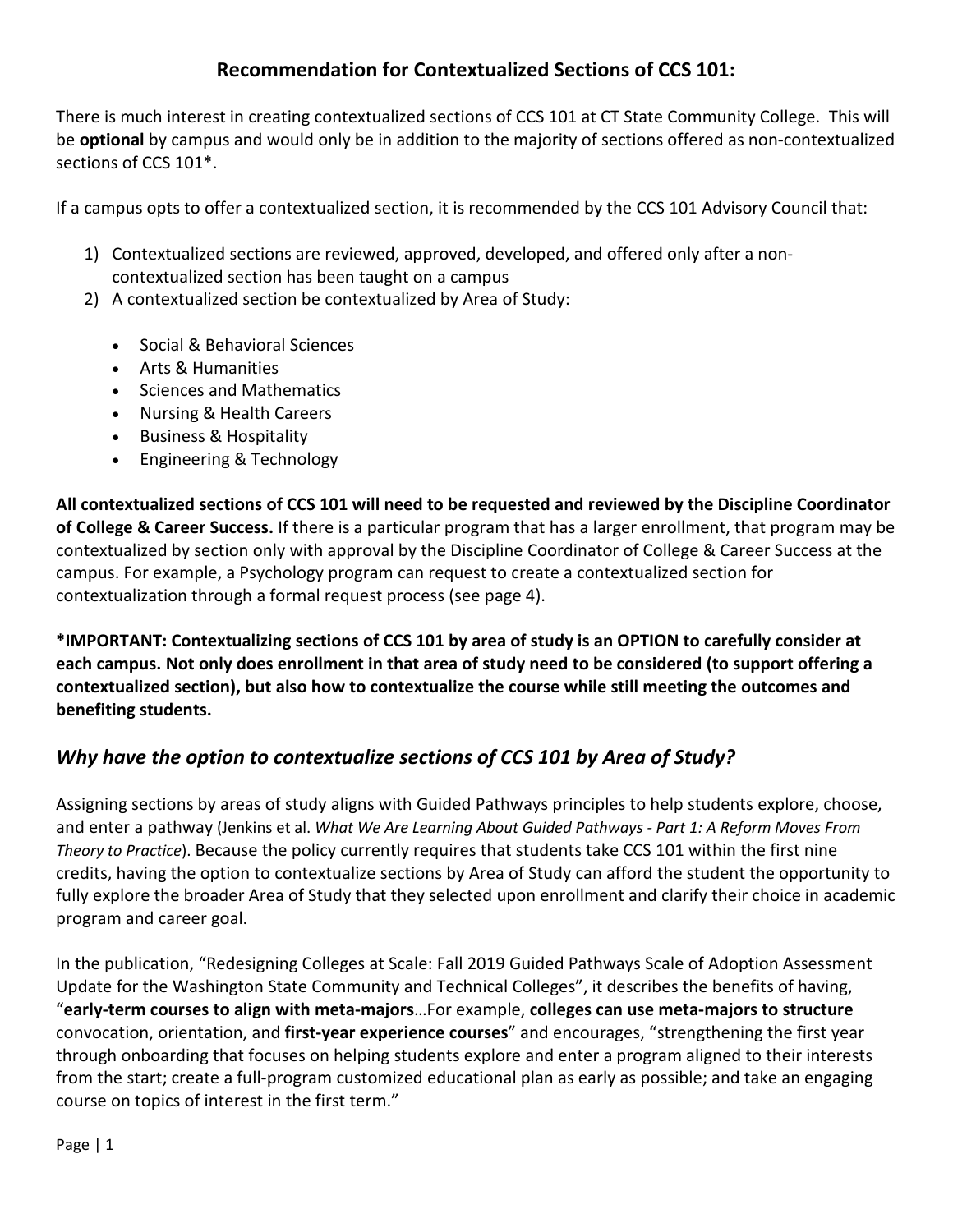(Fay *Redesigning Colleges at Scale: Fall 2019 Guided Pathways Scale of Adoption Assessment Update for the Washington State Community and Technical Colleges*)

And in the article, "How Ohio Community Colleges Are Using Guided Pathways to Personalize Student Support", it states how "…the goal of guided pathways is to change the student experience. Supporting students as they enter and progress through programs of study is essential. The development of meta-majors and program maps might be where many colleges enter into guided pathways reform work, but on their own these elements are unlikely to lead to a much improved or more equitable student experience. They do, however, serve as a key foundation for colleges to design and implement more personalized activities and practices—such as field-specific orientation sessions, **contextualized first-year experience courses**, and smallgroup and one-on-one advising and career counseling sessions—that meet students where they are. Personalized support is necessary to ensure that students are receiving the level and type of support that will help them start college strong, complete their programs, and prepare for transfer in a particular field or for direct entry into a family-sustaining career…Colleges taking this approach have adopted two different strategies for redesigning their first-year experience course: **offering contextualized course sections dedicated to specific meta-majors, and embedding assignments based on meta-majors in general course sections**. For example, Cuyahoga Community College is revising the first-year experience course for all new students to include meta-major specific career advising and assignments. The college is hoping that more personalized advising and assignments in the first term will help increase retention to the second term." (Klempin and Lahr *How Ohio community colleges are using guided pathways to personalize student support*)

For example, Westchester Community College (SUNY) has seen some great results through "introducing a **contextualized First-Year Seminar in fall 2019**. The sections are aligned to the academic and career pathways at WCC and the enrolled students in these sections are in similar or related pathways. The curriculum is standard across all sections with the exception of a few modules (such as educational planning, career, transfer) which the faculty member can tailor to the section's pathway. We are excited about the results we are seeing since the course was launched. **The retention rate among the fall 2020 FTFT for students who took First-Year Seminar was 21% higher than the rate for FTFT students who did not take the course. The course also appears to be contributing to the narrowing of equity gaps among our FTFT cohort**. The fall 2020 retention rates for FTFT FYS students at WCC: Black/African American: 68%, Hispanic/Latinx: 67%, White: 62% Pell Recipients: 69% *(Campagna)* 

## *What would this contextualized section of CCS 101 look like for students?*

Contextualized sections would be labeled on the schedule of classes and students could have the option to choose to sign up for a CCS 101 section in a particular area of study. If a campus decides to offer contextualized areas of study sections of CCS 101, the Discipline Coordinator and responsible faculty should communicate with advising to educate students about the contextualized sections, benefits, and option to enroll. Again, signing up for a contextualized section by area of study should be entirely optional for students so that if they choose a non-contextualized section or any area of study contextualized section, the CCS 101 course (regardless) will count in any degree program and will afford them with the opportunity to meet all outcomes of the course.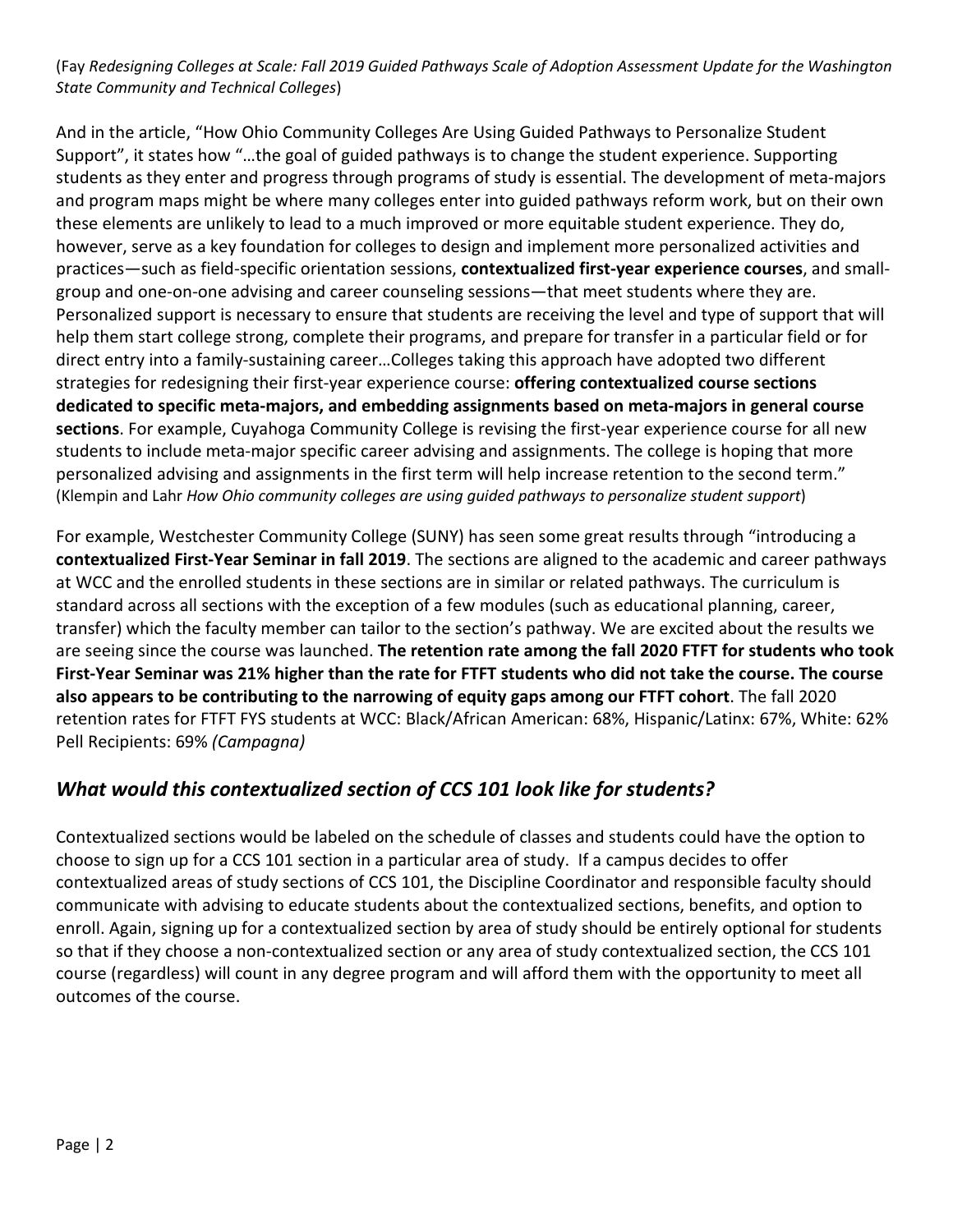### *How would an area of study contextualized section of CCS 101 be contextualized and different from a non-contextualized section of CCS 101?*

CCS 101 must be consistent in its delivery\* and assessment of outcomes, but there is the opportunity to provide contextualization for an area of study throughout several topics of the course. For example, in the area of study for Health Sciences, it could be helpful to show how a nurse needs to use exceptional time management skills to effectively meet with all patients, and this can help reinforce the value of this life skill.

But, mainly, an area of study contextualized section of CCS 101 will be able to contextualize exemplar assignments (which are currently being reviewed and developed by the CCS 101 Advisory Council). For example, in an assignment that focuses on Academic & Career Planning, students would be required to explore, research and reflect upon two careers: one in that specific area of study and the other in any other career of their choosing (in any field). While contextualization can help the student further examine career possibilities in that area of study, it is important that assignments do allow for flexibility if a student decides they no longer want to pursue that particular area of study.

It should be emphasized that creating a contextualized section of CCS 101 is 1) completely optional and 2) will require the work of the faculty and CCS 101 Discipline Coordinator to ensure that there is enough enrollment to justify the creation of contextualized sections(s), and that the course is well designed to meet the approved outcomes. The aim is that, regardless of the section of CCS 101 that the student takes, that they will be able to develop a greater self-awareness, build and apply skills and strategies for success, and fine tune their individualized academic and career plan\*. Any student who takes CCS 101 should have a consistent experience leading to the effective assessment of **all** outcomes, ultimately to improve student success in college and beyond.

*\*please see the approved CCS 101 policy, course outcomes, and topics outline at [www.ct.edu/ccs101](http://www.ct.edu/ccs101)*

#### **Works Cited**

- Jenkins, Davis, et al. *What We Are Learning About Guided Pathways - Part 1: A Reform Moves From Theory to Practice.* Community College Research Center, Apr. 2018, [https://ccrc.tc.columbia.edu/media/k2/attachments/guided-pathways-part-1-theory-practice.pdf.](https://ccrc.tc.columbia.edu/media/k2/attachments/guided-pathways-part-1-theory-practice.pdf)
- Fay, Maggie. *Redesigning Colleges at Scale: Fall 2019 Guided Pathways Scale of Adoption Assessment Update for the Washington State Community and Technical Colleges*. Community College Research Center, May 2020, [https://www.clark.edu/guided-pathways/SBCTC\\_2020GP\\_scale-of-adoption-assessment.pdf.](https://www.clark.edu/guided-pathways/SBCTC_2020GP_scale-of-adoption-assessment.pdf)
- Klempin, Serena C., and Hana Lahr. *How Ohio Community Colleges Are Using Guided Pathways to Personalize Student Support*. Community College Research Center, 2 June 2021, [https://ccrc.tc.columbia.edu/publications/ohio-guided-pathways-personalize-student-support.html.](https://ccrc.tc.columbia.edu/publications/ohio-guided-pathways-personalize-student-support.html)
- Campagna, Dr. Michele, Assistant Dean, Learning Initiatives & Student Success, Academic Affairs, SUNY WCC. *Re: promising practices in teaching cohort sections of FYE.* Email Received by Jill Rushbrook, 1/27/22.